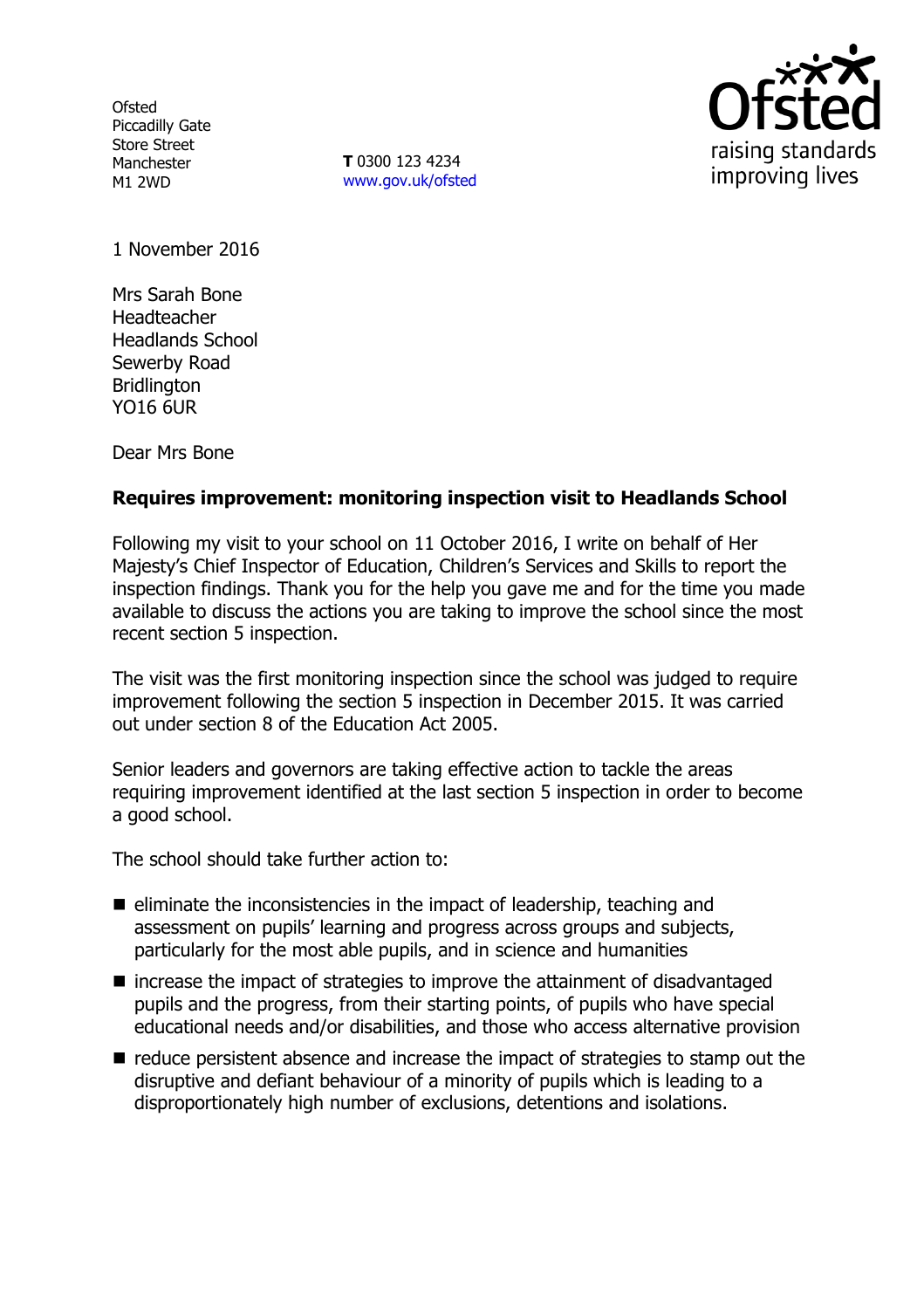

# **Evidence**

During the inspection, discussions were held with you and several senior leaders, four members of the governing body, the local authority improvement partner and a headteacher supporting the school's improvement. I spoke to pupils, and scrutinised their work. I also examined documentation relating to the actions the school has taken to tackle the areas requiring improvement, attendance, governance, assessment and pupil progress information. I observed teaching and learning in all year groups, including the sixth form, over 15 different lessons across nine subjects.

## **Context**

Since December 2015 there have been many changes in staffing, including nine new heads of department, a deputy headteacher, three assistant headteachers and a new chair of the governing body. There are a number of supply staff covering absent teachers. There were a number of staff redundancies in the summer term of 2016. From September 2016, the curriculum was adapted to a three-year key stage 4 format.

## **Main findings**

The collective efforts of senior leaders and staff, the local authority, governors and a partner school are having a positive impact on improving the quality of provision the school provides and pupils' academic outcomes. The tenacious and coherent approach of the headteacher is spearheading the school's drive to get to good effectively. This journey has been hamstrung to an extent by financial constraints and some turbulence in staffing, which have affected the continuity in pupils' learning and the impact of subject leadership. Nevertheless, there is clear evidence of progress being made against the areas highlighted for improvement at the last section 5 inspection. Leaders are holding staff to account more rigorously for the quality and impact of their work. Refinements to the curriculum, improved coaching and mentoring of staff and assessment, monitoring and evaluation procedures are paying dividends.

Much of the teaching observed focused sharply on supporting pupils to meet their challenging targets. The support systems in place mean that more pupils at risk, or who have already fallen behind, are identified quickly and given suitable support. Similarly, some of the most effective practice in the school is being disseminated to improve teaching consistency and quality. You know that the momentum created needs to be sustained and built on going forward, and that it is imperative you eradicate the remaining inconsistent practice and impact.

The quality and impact of teaching and curriculum provision in key stage 3 and key stage 4 is improving. Credible assessment information indicates that increasing numbers of pupils are making more rapid progress towards their challenging targets. This was triangulated with observations of teaching and learning and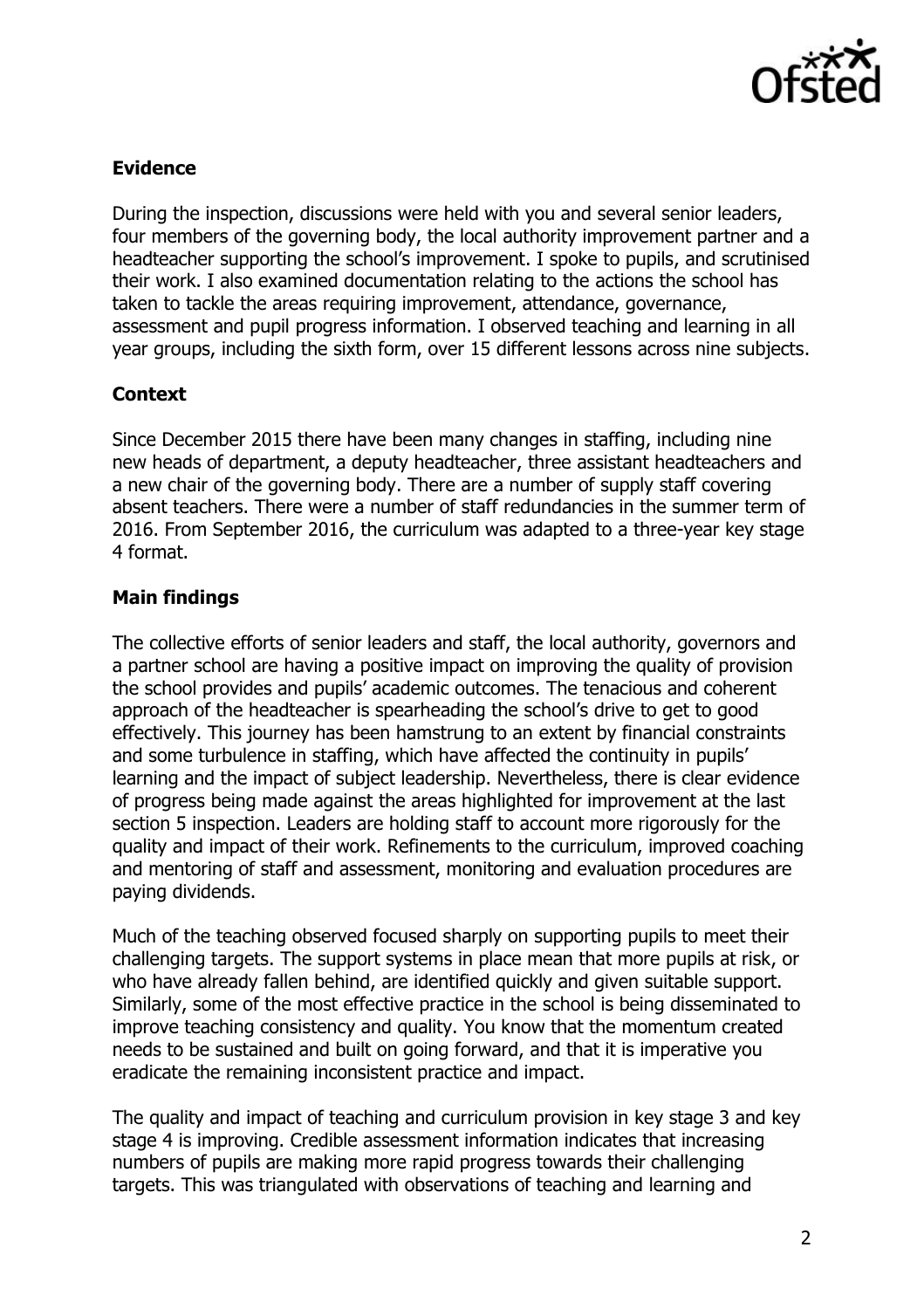

scrutiny of pupils' work. Teachers have higher expectations of pupils and are setting more demanding work. Skilful questioning challenges pupils to think more deeply about their learning.

Some informative marking and assessment helped pupils to understand their next steps in their learning and how to improve the quality of their work. I witnessed a geography lesson where pupils were given the opportunity to apply and consolidate their mathematical knowledge and skills, which they did effectively. However, there is a degree of inconsistency in outcomes across groups and subjects which needs ironing out, especially for the most able pupils.

The provisional key stage 4 outcomes indicate that pupils' attainment and the progress they made from their starting points is better than the Year 11 cohort who left last year. This is because the 2015 cohort's progress across subjects was significantly below average, particularly in humanities subjects, whereas the 2016 cohort's attainment and progress indicators are in the broadly average range. You are aware of the need to ensure that disadvantaged pupils and those who have special educational needs and/or disabilities make more rapid progress, as they need to catch up to the standards attained by other pupils nationally with the same starting points. The difference has diminished but there is more work to do in this regard. You satisfied me that pupils who access alternative provision make great strides in their social and emotional development. The challenge for you is to have compelling evidence that you affect their academic development in the same way.

There is strong evidence that the sixth form is becoming more effective. Improved teaching has led to much improved academic outcomes in 2016. Students' attainment was high and they made good progress from their starting points. For example, 96% of students gained an A\* to C grade. The impact of the better information, advice and guidance that students received is reflected in the 93% retention rate. The students themselves report that they have been well supported in choosing appropriate courses. In 2016, 97% of Year 13 students gained a place at university. You recognise that there is work to do to improve success rates in science and history.

Pupils' attendance is improving, particularly that of disadvantaged pupils. However, the persistent absence of a small, but hard-to-reach, minority of pupils is skewing your overall figures. The same is true in relation to the poor behaviour of a small but stubborn minority of pupils who choose to flout the school's rules. I recognise that you are frustrated by what you feel is a lack of external support, but you need to ensure that your strategies have greater impact.

Members of the governing body satisfied me that they have robust systems to challenge as well as support the school's drive to improve. They have an accurate view of the school's current effectiveness and the remaining issues. They appreciate that despite some encouraging recent successes there is still a long way to go before the school can present a compelling case that it provides a good quality of